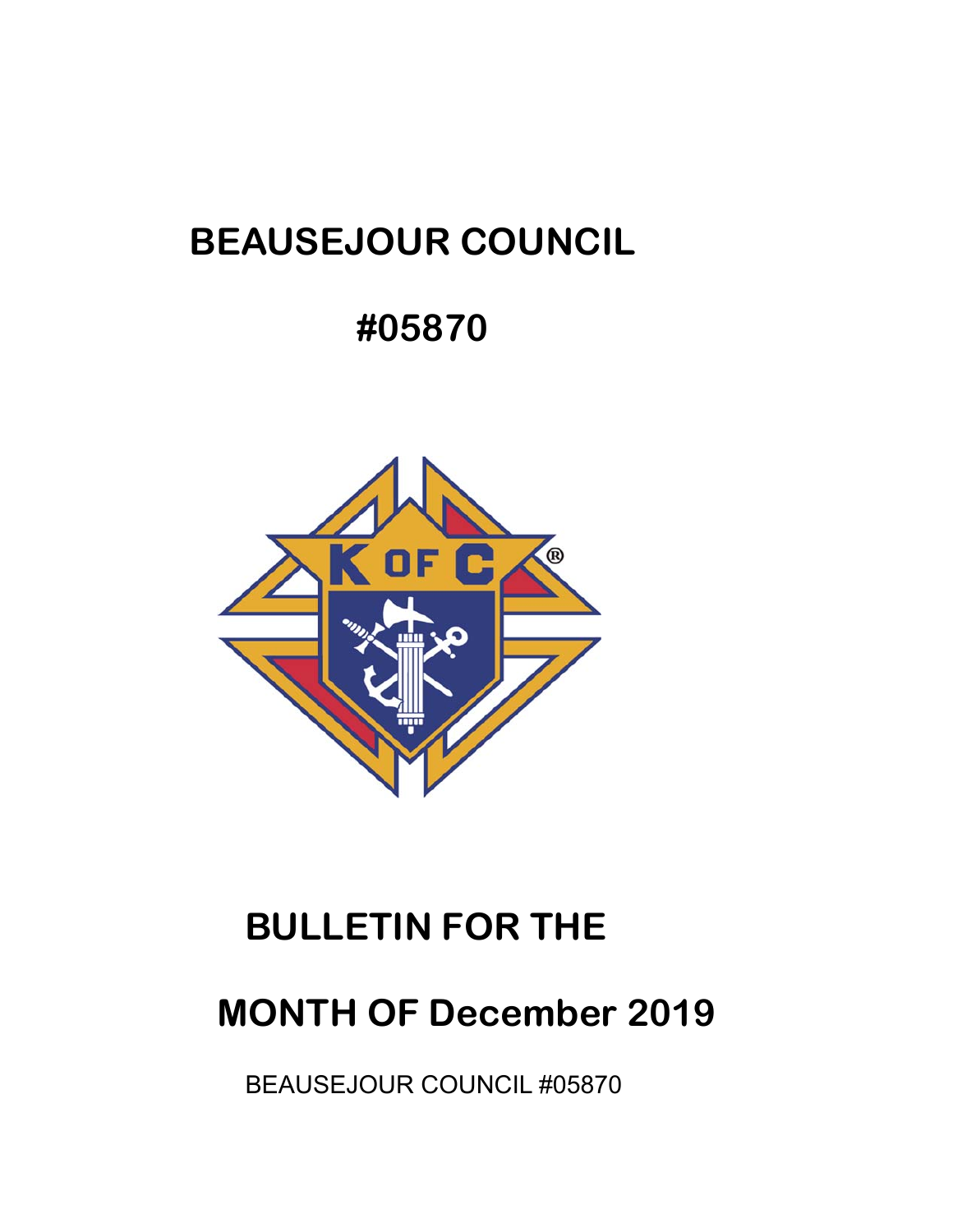## EXECUTIVE OFFICERS FOR 2018/2019

The regular monthly meetings of the Beausejour Council commence with Mass at St. Mary Roman Catholic Church at 7:00 p.m. on the 2<sup>nd</sup> Monday each month.

| <b>Rev. Fr. Rene CHARTIER</b>  | 268-2453 |
|--------------------------------|----------|
| Gerald GEALL (Anne)            | 268-4529 |
| Fred KAZINA (Denise)           | 268-2609 |
| Leonard E. PLESKACZ (Jan)      | 268-0052 |
| Robert BARANOSKI (Nancy)       | 268-1365 |
| Ron CHAY (Lucille)<br>268-2995 |          |
| Trevor SZAJEWSKI (Kelly)       | 268-4084 |
| <b>Gerald ANTYMIS (Alexis)</b> | 268-2707 |
| Christopher KIAZYK (Barbara)   | 268-1972 |
| Richard ROGOSKI (Kim)          | 268-2467 |
| Roy ZARICHANSKI (Wendy)        | 268-3720 |
| Irvine STEFANSSON (Mary Jane)  | 268-2443 |
| <b>Bill ROLSKY (Shirley)</b>   | 268-0037 |
| Lance WADELIUS (Cindy)         | 268-2443 |
|                                |          |

### **BEAUSEJOUR COUNCIL DIRECTORS**

| Fred KAZINA (Denise)              | 268-2609 |
|-----------------------------------|----------|
| Christopher KIAZYK (Barbara)      | 268-1972 |
| Ron OBODZINSKI (Maria)            | 268-9337 |
| Wayne EWASKO (Tracey)             | 268-2306 |
| Gerard LANNOO (Margaret)          | 268-3224 |
| <b>Bill ROLSKY (Shirley)</b>      | 268-0037 |
| Arley CORBETT (Joyce)             | 268-1464 |
| Arley CORBETT (Joyce)             | 268-1464 |
| Robert BARANOSKI (Nancy)          | 268-1365 |
| Ron CHAY (Lucille)                | 755-2821 |
| <b>Stanley PLESKACH (Anne)</b>    | 268-2961 |
| <b>Gerard and Margaret Lannoo</b> | 268-3224 |
| Ron CHAY (Lucille)                | 755-2821 |
|                                   |          |

The executive of Beausejour Council meets on the 2<sup>nd</sup> Saturday prior to meeting of each month at **VICKIE'S RESTAURANT 9:00 A.M.** All elected officers and directors are requested to attend. The regular monthly meetings of the Beausejour Council commence with Mass at St. Mary Roman Catholic Church at 7:00 p.m. on the 2nd Monday each month.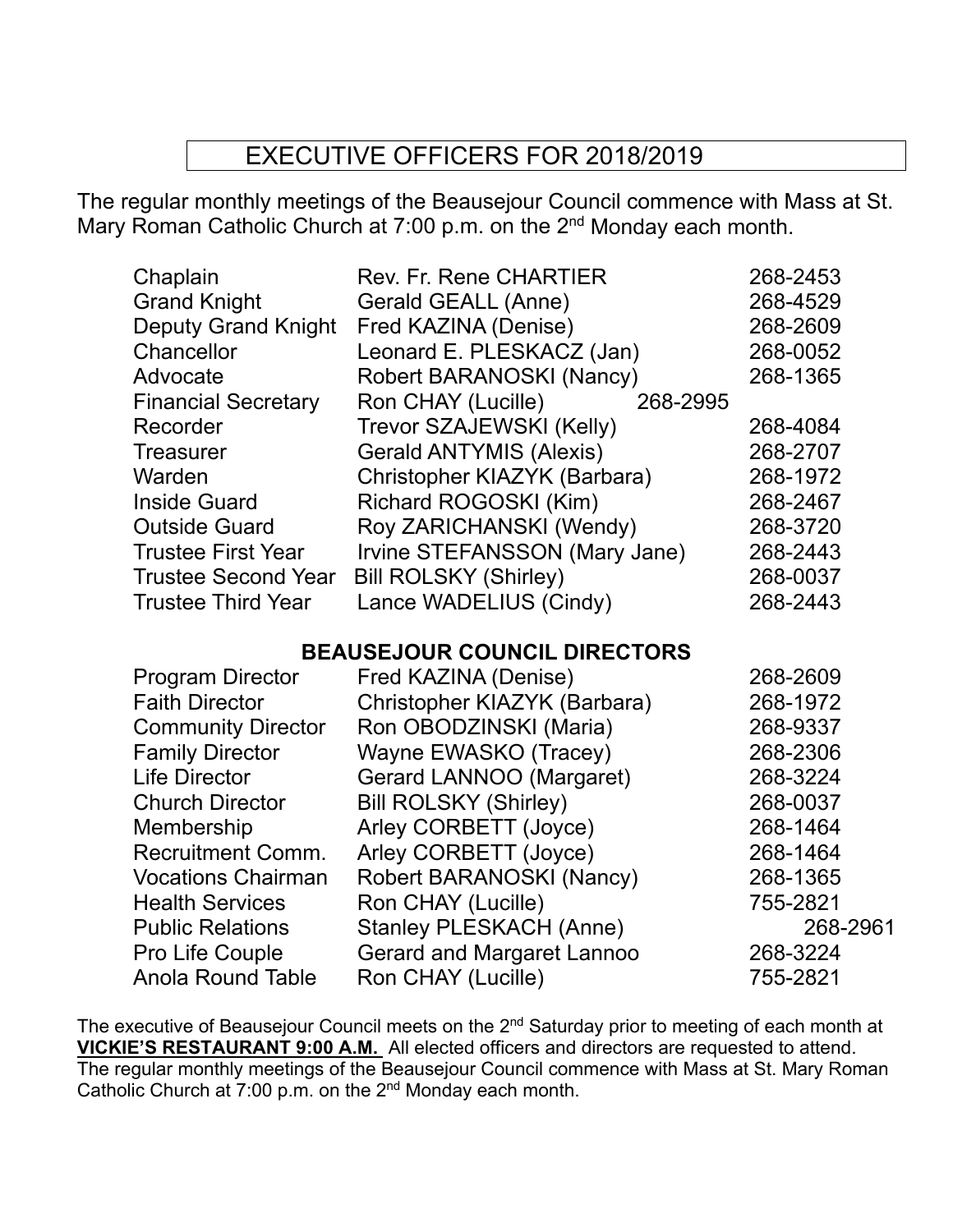# **GRAND KNIGHT'S MESSAGE**

During the Season of Advent, Knights of Columbus Councils around World are busy reminding everyone that Jesus is the Reason for the Season. Celebrating Christmas is about Celebrating the birth of the Son of God!

As the Season of Advent approaches, it is a time for us and our families to begin in earnest the preparation for the celebration of our Lord's Birthday. We participate in this liturgical preparation as a way of keeping a lively faith, keeping the focus on Christmas as the birth of our Savior, and keeping the worldlier practices in check. Advent is a time of preparation, anticipation in our vigil for the next few weeks. It is also an opportunity for us and our families to deepen our faith by renewing time-honored Advent traditions. By doing so, this will enable us, and our families, to truly celebrate Christmas in a deeper, more spiritual, sense.

One of these traditions is the Advent wreath. Light the candle, recite the reflection, and prayer before the evening's grace before meals. We can deepen the sense of waiting and anticipation by fasting, alms giving, and charitable acts towards others, especially those in our family. I am hoping that, as Brother Knights, and spiritual heads of our household, that we take the time for some spiritual renewal during this Advent season. Remember that there are twelve days of Christmas, from Christmas Day, until Epiphany, or the Feast of the Three Kings. By the time the twelfth day arrives, most of the secular world has forgotten Christmas, but we as Christians are still celebrating.

On behalf of my wife Anne and our family we wish each one of you a joyous Advent and Christmas and a happy and Healthy New Years.

## *Special Announcement:*

Every year in December the Beausejour Council #5870 celebrate the beginning of Advent with a Mass followed by dinner. The Dinner is open to all members of the Knights of Columbus and their Ladies. Priests that the Council serve and the widows of deceased members are invited as our guests to this celebration. We hope that all members of the Knights of Columbus will attend the Mass and enjoy the fellowship, good food and entertainment. Dinner tickets are available at \$25 per person.

The Mass followed by dinner will be held:

At: St. Mary Roman Catholic Church 530 Atlantic Avenue, Beausejour, Manitoba Date: Monday, December 2<sup>nd</sup>, 2019 Time: 6:30 P.M. Mass followed by Dinner - Tickets are \$25 each Please RSVP before November 29<sup>th</sup>, 2019 to: Joe Bortoluzzi - luzzi14@mymts.net or (204) 268-2978 or Gerry Geall - ghgeall@icloud.com or 204 509 6282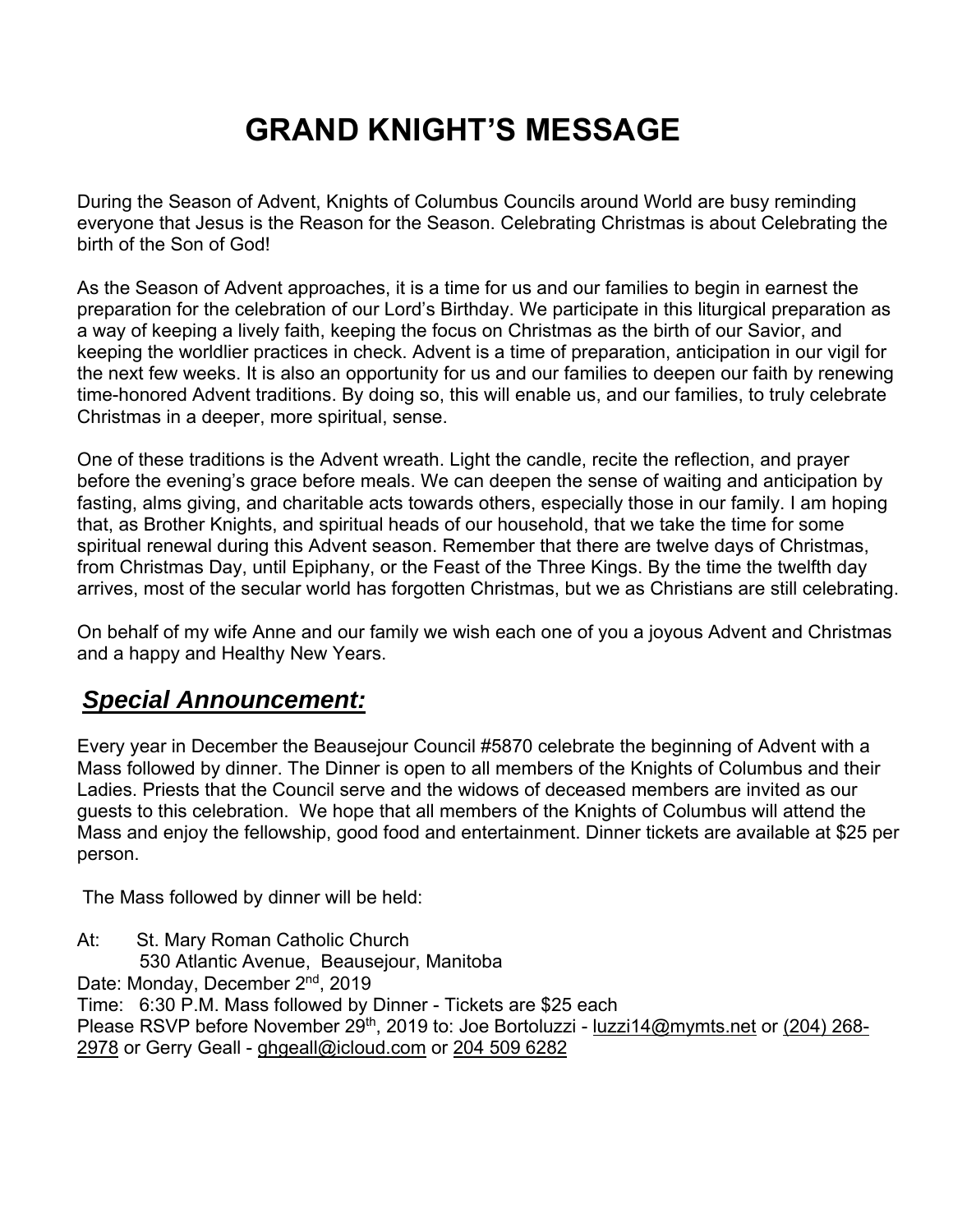#### **Tickets Available From**

Brother Joe Bortoluzzi 204 268 2978 or 204 268 0631 Brother Fred Kazina 204 268 2609 or 204 268 5877 Brother Gerald Antymis 204 268 2707 or 204 268 5354 Brother Ron Obodzinski 204 268 9337 or 204 803 0437 Brother Gerry Geall 204 268 4529 or 204 268 4529 Brother Ron Chay 204 755 2821 Tickets must be pre purchased and paid for by November 28th, 2019

Tickets will not be available for purchase at the door

We must give the caterer the number of people by November 28th and we have to pay for all dinners whether you are there or not!

Vivat Jesus Gerry Geall

## **Chaplain's Message**

Father René E. CHARTIER, Chaplain

Dear brother Knights,

**Vivat Jesus! Father René Chartier, Chaplain** 

### **FAITH DIRECTOR - Christopher KIAZYK 268-1972**

The new Faith in Action program model includes the Faith category in which we will grow in faith and build a strong parish and Church. This will aid priests and religious in formation, honor Mary, mother of God, and engage in serious spiritual reflections and religious education activities.

#### **Faith in Action Multi Media Study Program**

**The Knights of Columbus are pleased to present an evening film series at St. Mary Roman Catholic Church, in Beausejour - Lower Level. Refreshments and snacks provided. "All are Welcome"** 

Wednesday, November 20<sup>th</sup>, 2019 at 7 P.M. to 8:30 P.M. - Catholicism The Pivotal Players Bishop Barron traces the life and contributions of this pivotal player

**Flannery O'Connor** - *The Storyteller -* Flannery O'Connor's influence on contemporary culture, particularly literature and film, is profound. Her novels and short stories have been described as shocking, convoluted, funny, and violent, and they are filled with unforgettably strange characters. But they are also, from beginning to end, haunted by Christ. O'Connor radically changes our idea of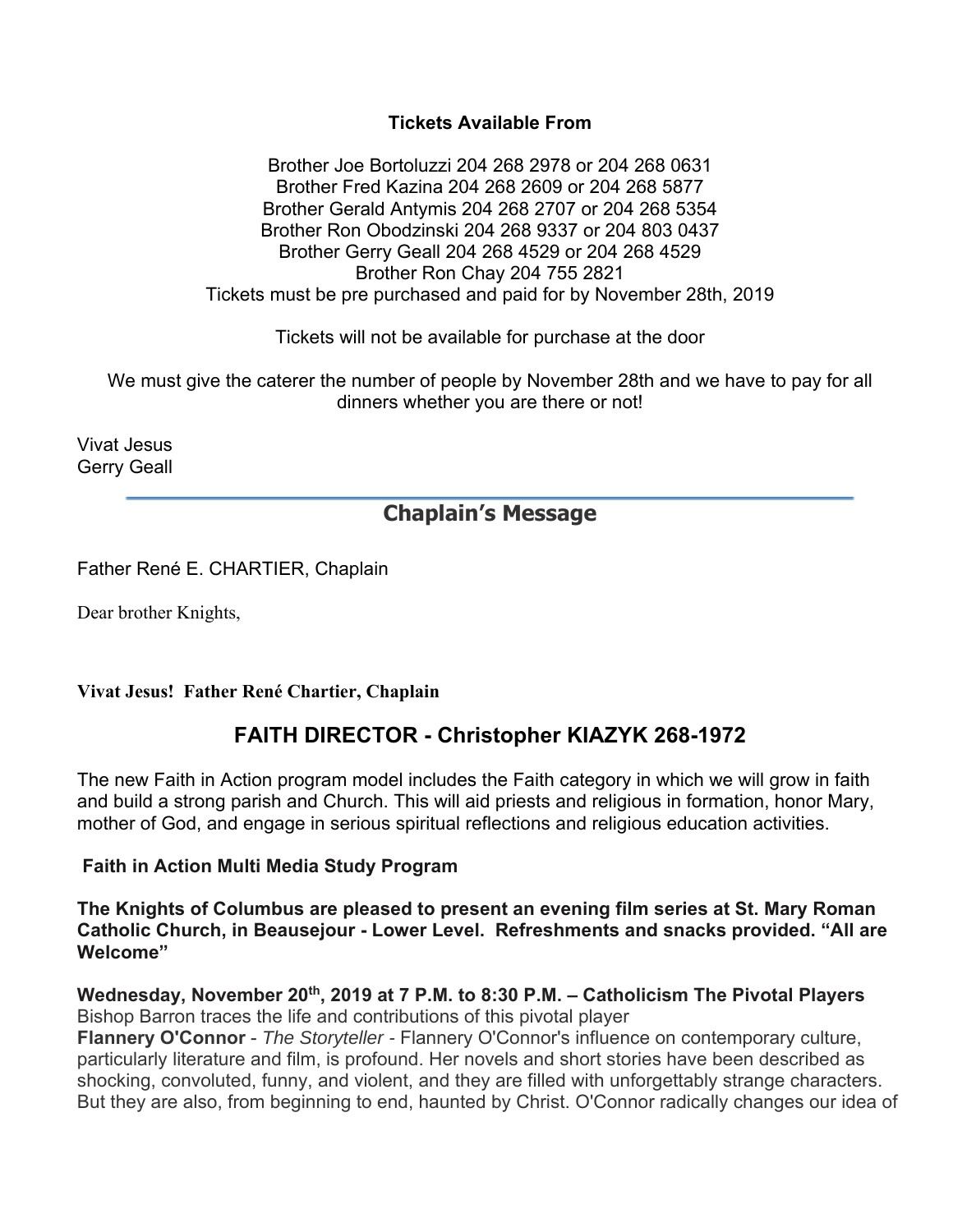what religious fiction can be. Her startling prose awakens us to sin and, consequently, to the need for salvation.

Wednesday, November 27<sup>th</sup>, 2019 at 7 P.M. to 8:30 P.M.  $-$  The Ten-Minute Bible Hour  $-$  A Protestant Tours a Catholic Cathedral – I went to the Cathedral of the Madeleine in Salt Lake City, Utah to learn about what Catholics believe. Here's what happened.

Wednesday, December 4<sup>th</sup>, 2019 at 7 P.M. to 8:30 P.M. - Dr. Peter Kreeft's Conversion to **Catholicism from Protestantism –** Dr. Peter Kreeft's conversion story from Protestantism to **Catholicism** 

Wednesday, December 11<sup>th</sup>, 2019 at 7 P.M. to 8:30 P.M. – Catholicism The Pivotal Players **St. Augustine** - *The Teacher* **-** St. Augustine, the Teacher, is possibly the best example of how faith in Christ changed a person. Augustine's narrative of personal transformation in his book *Confessions* provides a template for life in Christ that still rings true today.

**Wednesday, December 18th, 2019 at 7 P.M. to 8:30 P.M. – Catholicism The Pivotal Players St. Benedict** - *The Monk* - Many would argue that St. Benedict, the Monk, contributed more to saving western Christian culture than anyone else. Born just after Rome fell, Benedict founded the religious community that would, in time, preserve the best of the old and allow for the emergence of an authentic, Christian way of life.

Your hosts will be Gerry Geall and Chris Kiazyk **For More Information and registration contact Gerry @ 204 268 4529 or ghgeall@icloud.com**

#### **"Journey to the Inn" - An Advent Celebration**

This Advent Celebration brings our parish families together with Mary and Joseph on the journey to the inn. It teaches each new generation that the Holy Family is not some abstraction or ideal, but an actual family that daily faced the difficulties of real life. In accompanying Mary and Joseph as they search for shelter, the "*Journey to the Inn"* teaches the fundamental lesson that the Holy Family truly accompanies *us.*

Moreover, in accompanying the Holy Family to the inn and in offering Mary and Joseph a helping hand, we discover that we have been gathered together and called as a community to help each other. To review and experience this wonderful Advent celebration please visit:https://www.kofc.org/un/en/resources/communications/posada.pdf

If your Parish would like to incorporate this program in your Advent celebration please review the booklet in the above link. Council #5870 have a large quantity of these booklets that can be provided to your Parish in order to implement this wonderful celebration. For booklets or more information Contact Counsel 5870 at 204 509 6282 or at ghgeall@icloud.com

This December we have an amazing opportunity to entrust thousands of families to the patronage of the Holy Family. Our hope and goal are for as many families as possible to begin preparations this Advent for a consecration to the Holy Family to take place on Dec. 29th, the Feast of the Holy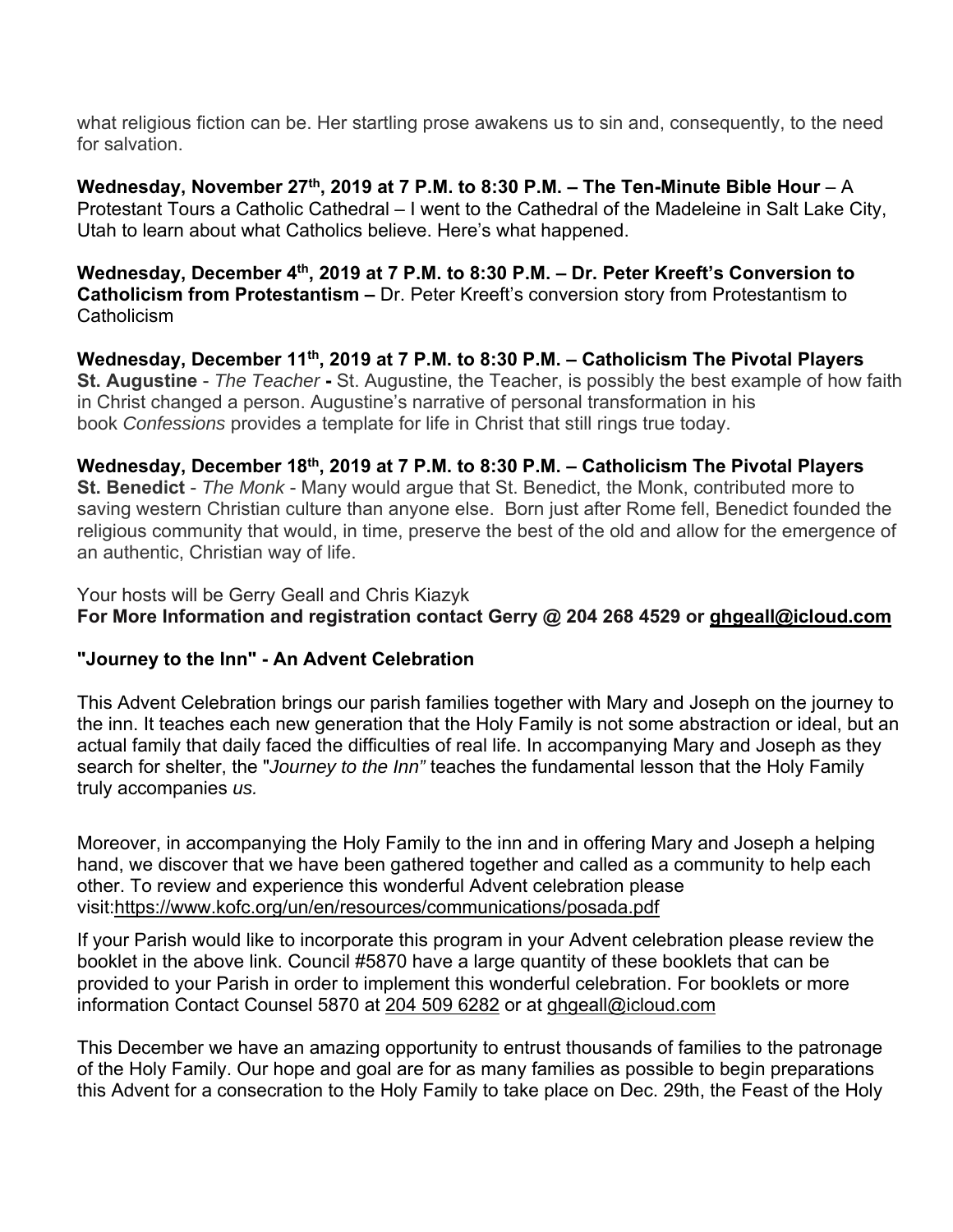Family. As you may know, the 30th is a Sunday. Because it falls on a Sunday, we were hoping the consecration could take place at the end of each Mass. This way it would require minimal effort on the part of the council and parish, and give that many more families the opportunity to participate in the Consecration.

## **COMMUNITY DIRECTOR –** Brother **Ron OBODZINSKI 268-9337**

The new Faith in Action program model includes the Community category which will make a powerful difference in our community. It will help those less fortunate with the basic human needs of clothing, shelter, mobility and compassion.

**Open Doorways Orphanage** was the dream of Sharon Dugard of Beausejour, Manitoba. Sharon is a parishioner of St. Mary Roman Catholic Church. Open Doorways Orphanage is dedicated to providing a safe and loving home for Haitian children who have been orphaned or abandoned; a home where children have their basic needs met, are given the opportunity to grow spiritually and receive an education while exploring their unique gifts and abilities.

Open Doorways has openings on their board of directors and is seeking volunteers for positions. My wife and myself are members of the board. I encourage any Brother Knights and/or their ladies to step forward and participate in decision making and fundraising efforts. It is a rewarding experience and part of our belief, as Catholics, good works in addition to faith. Please call Sharon Dugard at 204 268 1530 or Gerry Geall at 204 268 4529 for more information

#### **Manitoba State Basketball Free Throw Competition - 2020**

The Basketball Free Throw Competition for 2019 is fast approaching. As in the past, we remind everyone of the importance of this annual event to our councils and districts, our schools and communities and most importantly, to our youth. It provides us all with a way to say thank you and to show our commitment to our youth through a very fun event. Not only is this a Manitoba event but I would like to remind everyone that, although it starts in our local Councils, it ends up being an International Basketball Free Throw event and has been happening since 1972.

For our 2019 Basketball Free Throw competition:

- 1) Our council will arrange for our competitions in January or early February;
- 2) The District competitions are held in February
- 3) Please be prepared to support our district winners in March, at the Manitoba State Competition to be held on March  $9<sup>th</sup>$ , 2019. State can always use our help morally and physically.

Questions have been raised in the past regarding the participation of non-Catholic Schools in the Basketball Free Throw event. Please note that every school needs a sponsoring council, as this is a Knights of Columbus event. This can be done by associating a non-catholic school with a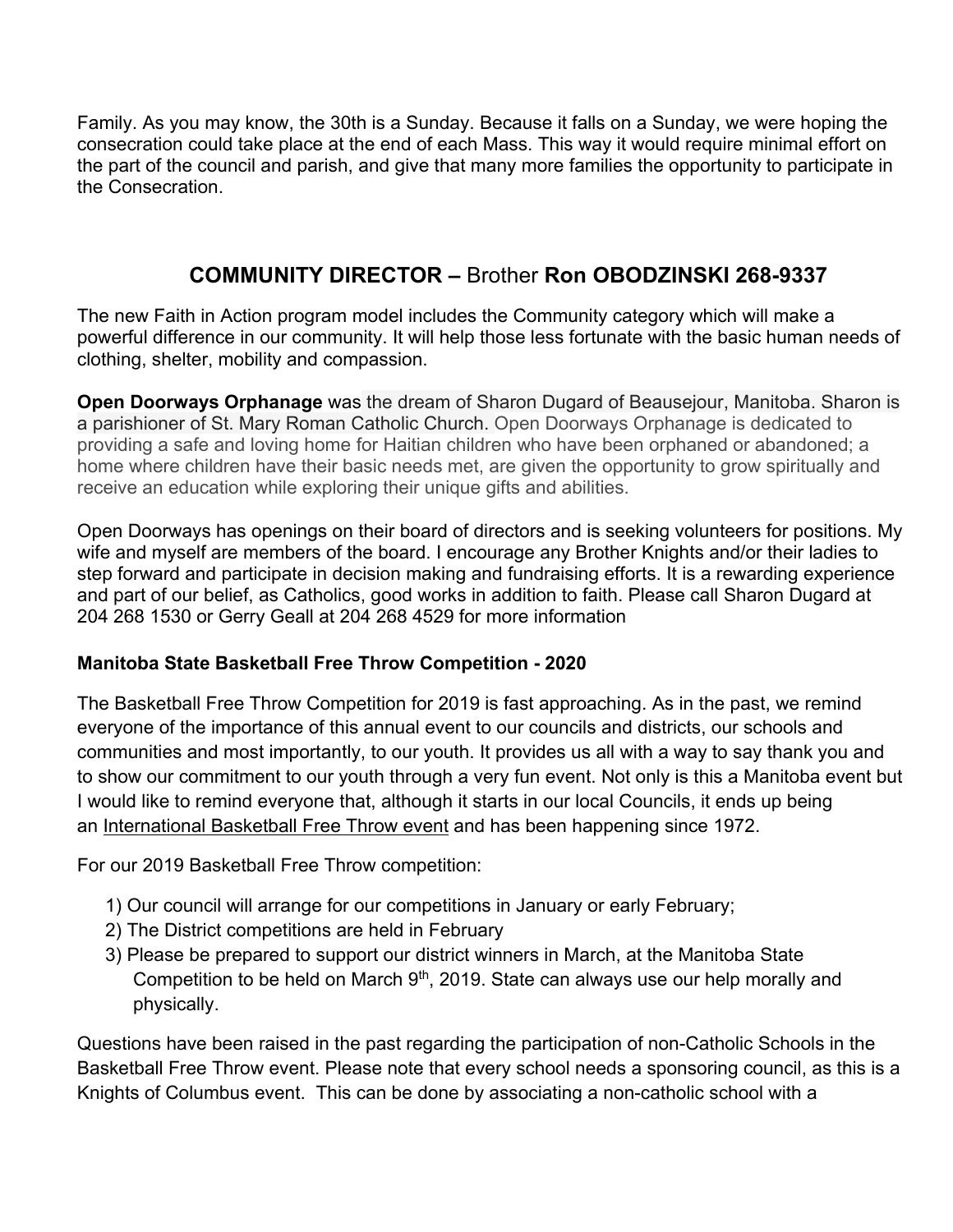neighbouring council that does not have a group attached. This can also provide the dual benefits of community awareness of the Knights of Columbus leading to possible increased membership and lead to increases in our council and membership participation in this prestigious event

### **FAMILY DIRECTOR - Brother Wayne EWASKO 268-2306**

The new Faith in Action program model includes the Family category which will strengthen families through faith and service. Socialize and pray with other faith-filled Catholic families through special events, religious services and volunteer opportunities.

We are coming up to a busy time with the beginning of Advent not that far off. In December we will begin our "Keep Christ in Christmas activities as well as the Consecration to the Holy Family after Christmas.

Knights of Columbus Council 5870 is inviting boys and girls in the Beausejour, Garson/Tyndall, Anola, Cook's Creek and Oakbank area schools from ages 5 through 14 to participate in the organization's international **"Keep Christ in Christmas"** poster contest.

#### **THEME: "Keep Christ in Christmas"**

#### **RULES & REGULATIONS:**

- Make a Drawing or Collage
- Drawings must be free hand, not traced.
- Drawing/Collages Paper cannot be larger than 8.5 x 14
- Magazine pictures, fabrics, glitter, sequins, leaves, bark, wool or any other medium may be used together to create a total look.
- On the back of each artwork, please include the student's name, age, school and grade level.

#### **CATEGORIES**:

GROUP A - Pre-school, kindergarten, GROUP B - Grades 1 & 2, GROUP C - Grades 3 & 4, GROUP D - Grades 5 & 6, GROUP E - Grades 7 & up

**PRIZES:** Three prizes per category. \$15, \$10, \$5

#### I**DEAS FOR DRAWING/COLLAGE:**

Where/how was Baby Jesus found?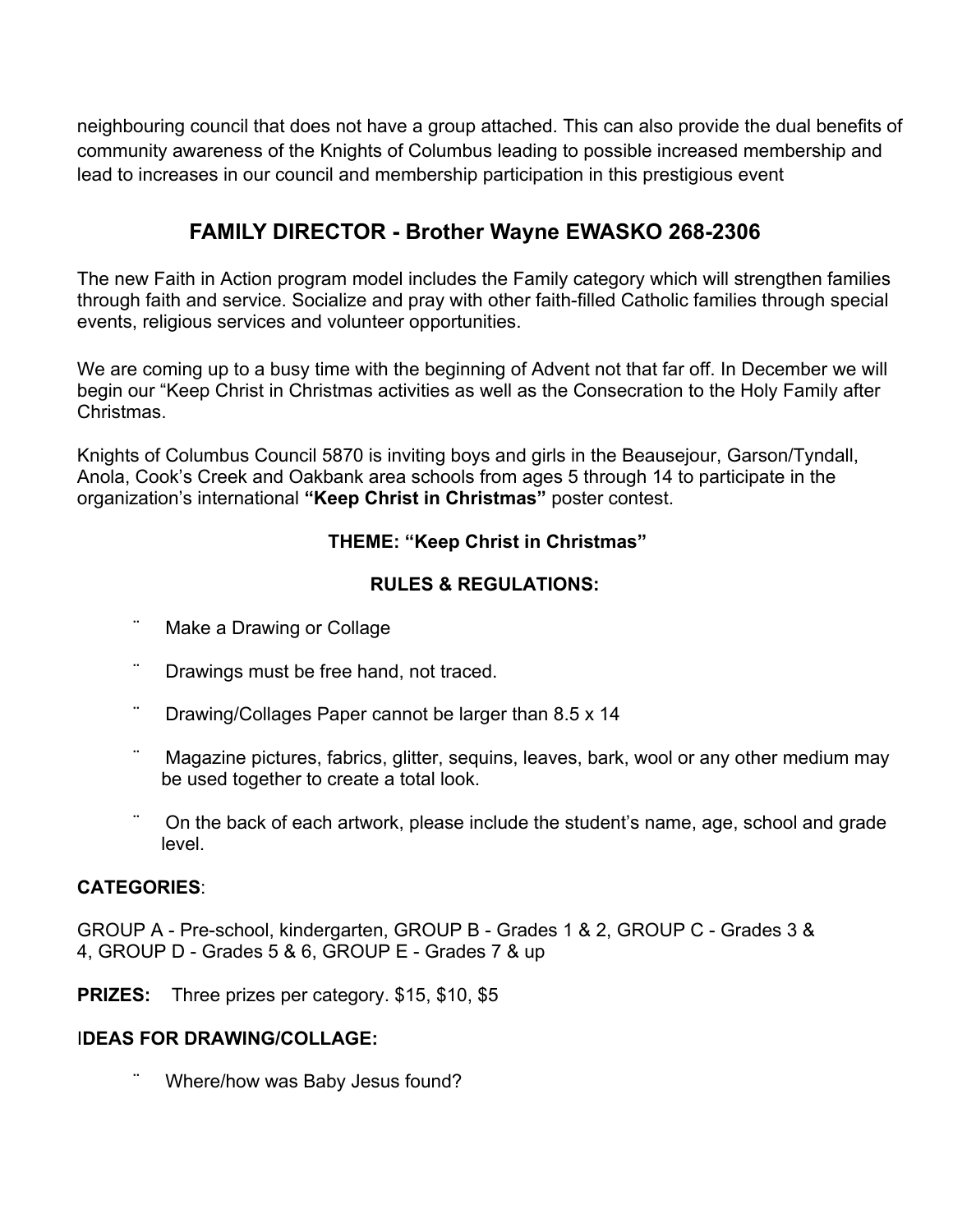- Is Jesus part of your own Christmas celebration?
- Does this Christmas celebration help you love Jesus more and does it make you grow in your faith?
- Draw a Picture or an Advertisement that would help people remember to "Keep Christ in Christmas".

ENTRIES must be returned to Gerry Geall – Beausejour Council – 204 509 6282 – ghgeall@icloud.com on or before December 15<sup>th</sup>, 2019 to arrange.

All entries become the property of the Knights of Columbus

## **LIFE DIRECTOR - Brother Gerard LANNOO 268-3224**

The new Faith in Action program model includes the Life category which will create a culture of life. Assist pregnant women in need, care for the elderly, aid the handicapped and empower those with special needs to realize their full potential.

Eastman Life's Vision is still accepting donations of old vehicles and other large steel items to raise funds to provide life-affirming education in the community. Contact Brother Gerard Lannoo if you have or know of items to be picked up. The returns from the sale of the vehicles will help protect and promote God 's precious gift of human life.

Plans are underway to host the showing of the movies "Unplanned" at St. Mary Parish in Beausejour. We will be coordinating this event with Life's Vision and it will be promoted to all churches in the Eastman area.

"Unplanned" tells the story of a former Planned Parenthood employee turned pro-life activist. In case you are unfamiliar with the movie, you can also view the trailer attached.

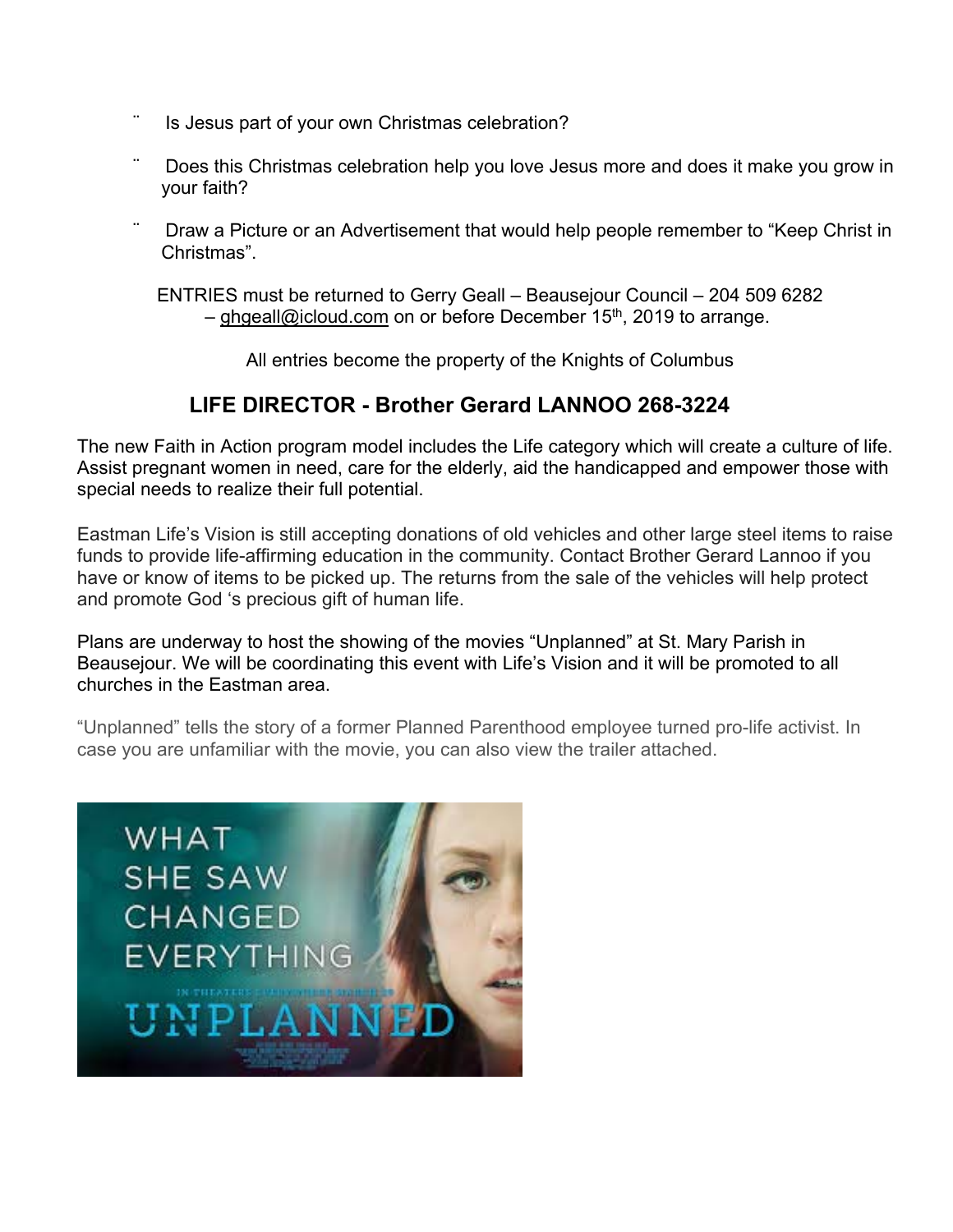

#### **INTERNATIONAL FILMMAKER & SPEAKER KEVIN DUNN**

Monday, Nov. 25 7:00 pm

556 St. Anne's Road Winnipeg MB R2M 3G4 ST. EMILE PARISH

www.kevindunn.info

For the past three years, international filmmaker and speaker Kevin Dunn has travelled to five countries, filming powerful testimonials from those most affected by 'assisted dying' laws: the elderly and marginalized; those who live with disabilities and patients with mental illness. He's interviewed patients, doctors, lawyers, caregivers, philosophers and journalists who have seen the inherent danger in giving physicians - or anyone for that matter - the legal right to end

the life of another human being. More importantly, Kevin's work underscores the need for each of us to become a *'prophet of hope'* in the lives of those around us.

Kevin's talk features his personal testimony as filmmaker and father of six, along with powerful clips from his films *Fatal Flaws: Legalizing Assisted Death; The Euthanasia Deception and The Vanier Way, featuring Jean Vanier.* 

Brought to you by **lifesvision.ca**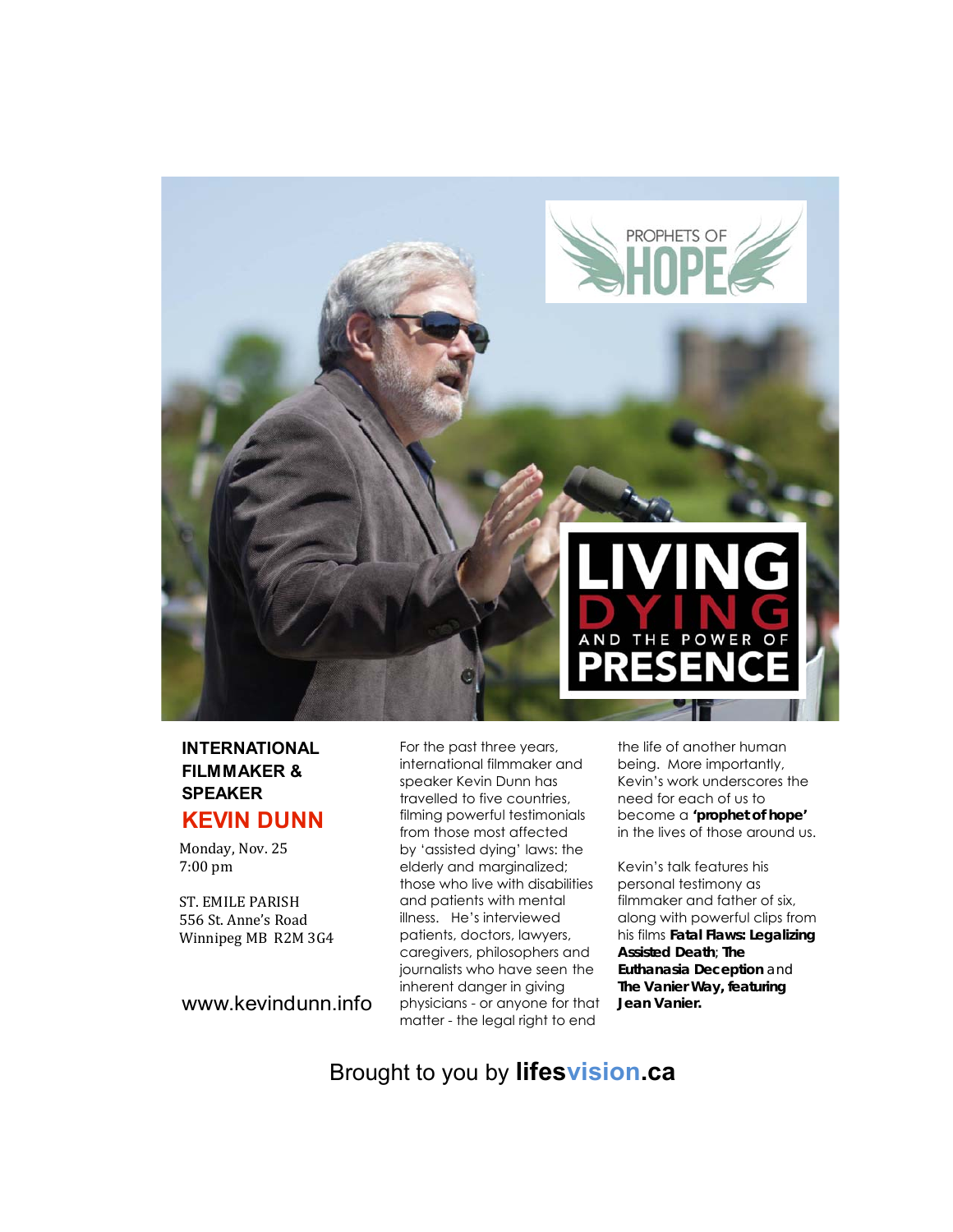*OUR Council received the Pro-Life award in 2019 for the council with the most Knights signed up as members of Pro-Life organization.* 

## *Let's exceed our 30% present status and lead the Manitoba State in with our support of Eastman's Life Vision.*

## **4TH DEGREE REPORT**

Brother Sir Knights of our Council and Assembly have kept busy with various functions that have and will occur in the immediate future. Members of Cardinal McGuigan Honour Guard have been invited to take part in the upcoming Feast of the Immaculate Conception of Mary Mass at St. Boniface Cathedral on Monday the 9th of DECEMBER 2019. Muster at 6:45 p.m. in the lower level. Fraternally, Sir Knight Arley CORBETT

## **MEMBERSHIP DIRECTOR - Brother Arley CORBETT 268-1464**

Manitoba State has a New Membership Recruitment Contest called "A Knights Before Christmas". Give a Catholic man and his Family the Best Christmas Gift Ever. Give him a membership into the Knights of Columbus and make him "A Knight Before Christmas" You will then you have an opportunity to win a 50" colour TV. This Contest is open to every Brother Knight in Manitoba. This is a great opportunity to have a Church Drive and recruit for your council from now till Dec 29, 2019. *Admission, Formation and Knighthood Degree to be hosted by St. Ignatius Council No. 5808 on November 23, 2019.*

A Vnight Before<br>Christmas **A KNIGHT BEFORE CHRISTMAS** Give a Catholic Man and his Family the Best Christmas Gift Ever **Make him a Knight Before Christmas!** For EVERY New Member you sign up for a lst Degree, or an On-Line Member (Confirmed), e will be entered for each New Member you sign into a draw to WIN A **50" SMART TV COUNCIL BONUS** ICIL IN GOOD STANDING WITH MANITOBA STATE<br>THAT INITIATES NEW MEMBERS<br>OM NOY I to DEC 29 (Degree or On-Line)<br>EIVE ONE DRAW TICKET (In The Council Name)<br>IVE (CONFIRMED) MEMBERS They Gain in Member Merry Christmas!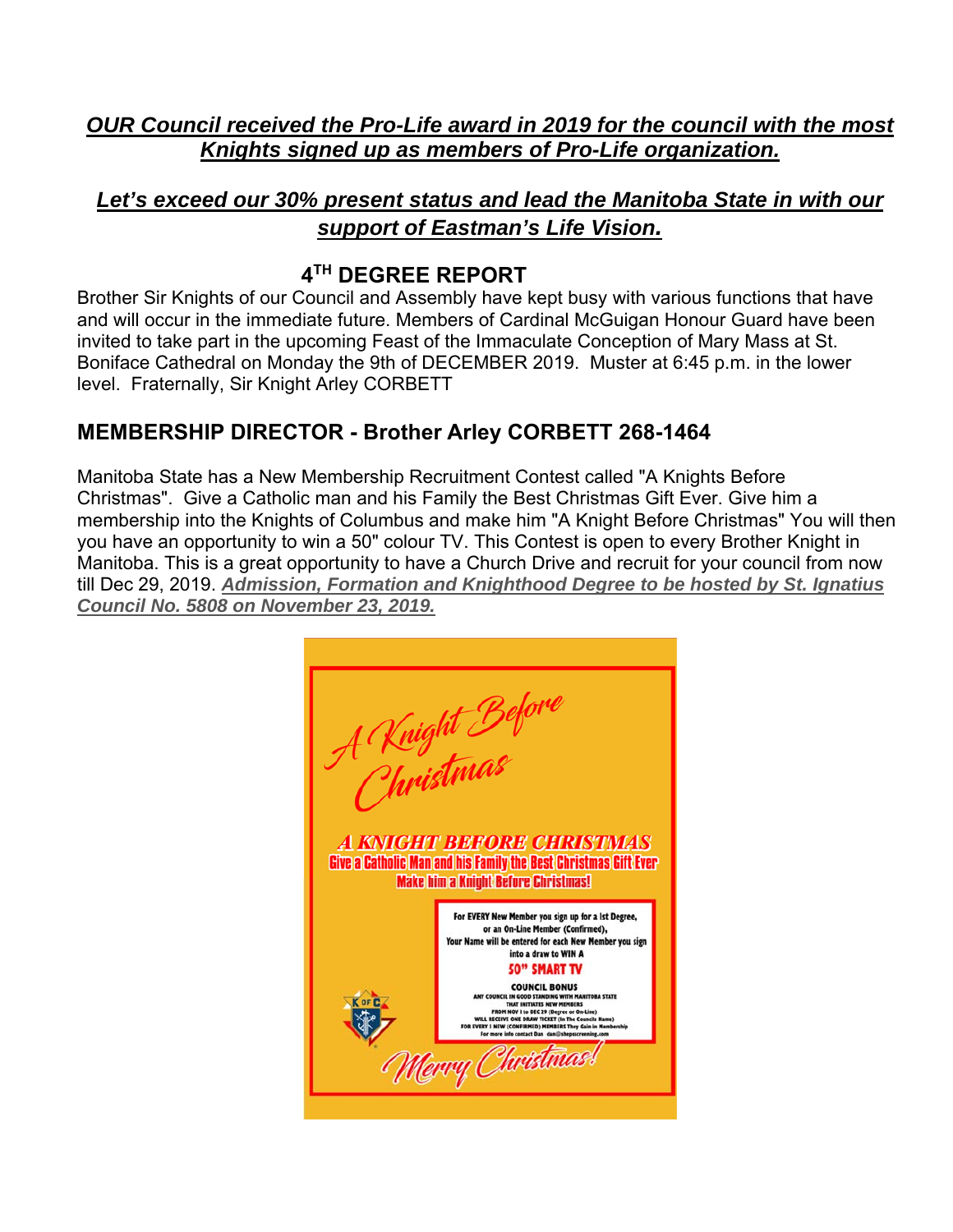## **A MESSAGE FROM OUR FRATERNAL INSURANCE AGENT**

#### **DECEMBER – HAPPY AND HOLY HOLIDAYS!**

I would like to extend to you my sincere best wishes for this holy and happy holiday season. I imagine you feel the same way about the Christmas season as I do – such a peaceful, happy time.

But just take a moment to ask yourself what your family's Christmas would be like if you weren't here. This year, why not give them the most precious gift of all – a life insurance plan that will allow them to have, always, the kind of Christmas you want them to have.

We have plans that will guarantee income for your family's future – for just a few dollars a month.

Enjoy this season of celebration. Please call me for an appointment and we will discuss a gift of security and protection from you to your loved ones.

Call me for an appointment, so we can make sure there is something left for her.

 Brother Knight Ulysses POIRIER 412-2181 Pembina Highway WINNIPEG, MB R3V 1T7 1-204-269-5183 ulysse.poirier@kofc.org

### **ELECTRONIC DELIVERY OF OUR BULLETIN**

For all Brother Knights who have access to the Internet, we are attempting to communicate our bulletin by email. Should you wish to be included in this way please let Arley CORBETT know at the following email address: arleyatbjr@gmail.com.

## **REMEMBER IN OUR PRAYERS**

**Brother Knights:** Rev. Frs. Rene CHARTIER, Owen STEEVES, James GRAY, Arley CORBETT, Cas CZAJEWSKI, William ROLSKY, Michael KAMINSKI, Robert MARKO, Ron CHAY, Joseph BORTOLUZZI

**Ladies:** Shirley ROLSKY, Mary HUTNIAK, Anne WOLIGROSKI, Iona MARKO, Mary LOZINSKI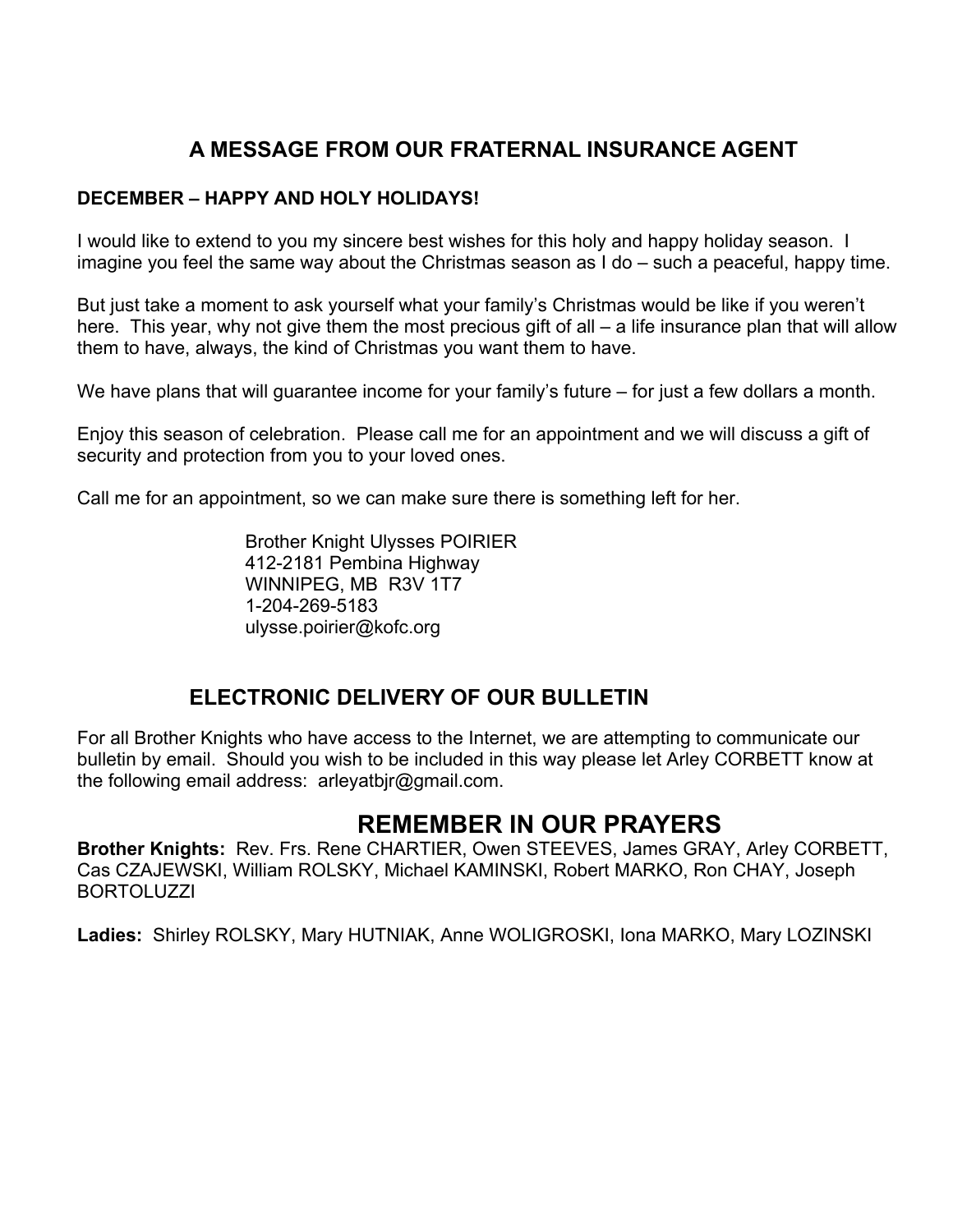## **UPCOMING IMPORTANT DATES**

**2nd DEC 19 - 6:00 P.M. Mass followed by Counsel Ladies Night 7th DEC 19 - 9:00 A.M. Counsel Executive Meeting at Vickie's 8th DEC 19 - 5:00 P.M. Family Prayer Night Christmas Mass TBA DEC 19 - Journey to the Inn Program 15th DEC 19 - 10:00 A.M. Fellowship Coffee after Mass 28th DEC 19 – 4:30 P.M. 5th Sunday Rosary Program 29th DEC 19 – 8:30 A.M. 5th Sunday Rosary Program 29th DEC 19 - 9:00 A.M. Consecration of the Holy Family Prayer Card Mass at St. Mary 29th DEC 19 - 9:00 A.M. Consecration of the Holy Family Prayer Card Mass at Our Lady of Hope**

## *THE 24-HOUR KNIGHT*

Imagine if you were able to tell a man that he could just give 24 hours a year to the Knights of Columbus he could make a positive difference in his community and Church. Below is an illustration of just how little time it takes to be an active part of the Order.

**12 Hours a Year** reading the weekly parish bulletin, the state and local council newsletters, Columbia magazine, and surfing the State council and Supreme Council websites.

**2 Hours a year** volunteering at a council charity activity.

**2 Hours a year** attending, with his family, two council religious activities.

**2 Hours a year** on a council-sponsored Church, community, council, family or youth project of his choosing.

**2 Hours a year** attending one council meeting.

**3 Hours a year** enjoying (again, with his entire family) a council social function such as a dinner, dance or picnic.

**1 Hour a year** visiting with your Knights of Columbus Field Agent to ensure that your family is protected now and in the years to come. **Presented this way, joining is not intimidating at all.** 

## **DUES DUES DUES DUES**

 Our yearly dues of \$30.00 are now payable for the calendar year of 2019. Make your cheque out to K. of C. Beausejour Council #05870 and turn it over to our Worthy Financial Secretary, Brother Knight Ron Chay. Mailing address is Knights of Columbus, P.O. Box 1001, BEAUSEJOUR, MB R0E 0C0